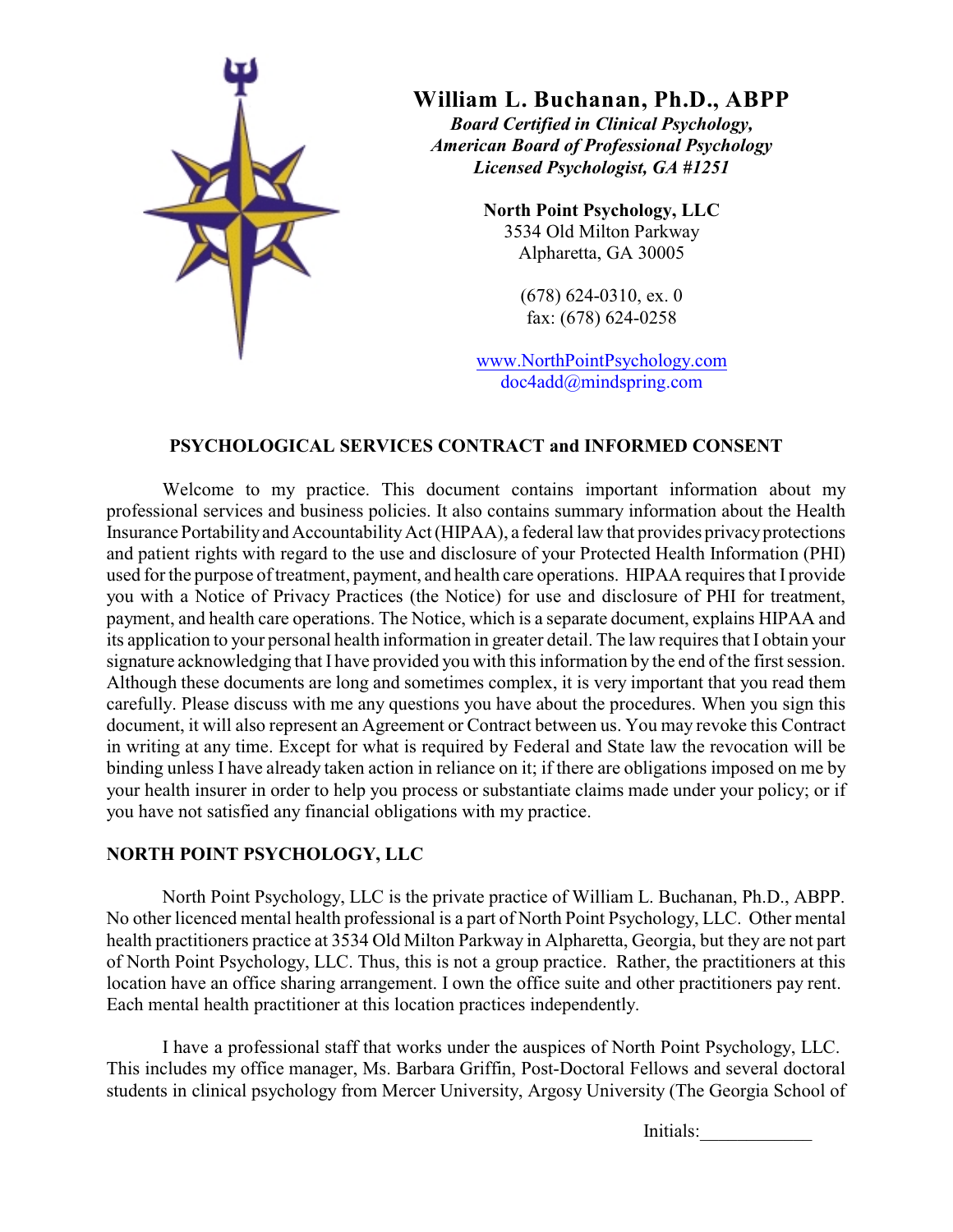Professional Psychology) and/or Georgia State University. The doctoral students are completing a year long diagnostic practicum under my supervision, working as psychometrists meaning they administer and score psychological tests. On occasion, I will supervise a Post-Doctoral Fellow completing his or her supervised work experience requirement to be licensed as a psychologist.

## **PSYCHOLOGICAL SERVICES**

Generally, I provide psychological services that fit under one of three broad categories: therapy, evaluation and consultation.

**Psychological therapy** is a broad term and is not easily described in general statements. There are many different types of psychological therapy including individual psychotherapy, couples or marital therapy, family therapy and group therapy. There are also many different methods or techniques I may use to deal with the problems that you hope to address. A psychological therapy session is not like a medical doctor visit. Instead, it calls on you to take a very active effort in addressing the problem. In order for the psychological therapy to be most successful, you will have to work on things we talk about both during our sessions and between sessions.

Psychological therapy can have benefits and risks. Since psychological therapy often involves discussing unpleasant aspects of your life, you may experience uncomfortable feelings like sadness, guilt, anger, frustration, loneliness, and helplessness. In marital, family or group therapy, you may also experience interpersonal conflict and confrontation. On the other hand, psychological therapy has also been shown to have benefits for people who go through it. Psychological therapy often leads to better relationships, solutions to specific problems, significant reductions in feelings of distress, and effective treatment for mental conditions. However, there is no guarantee what you will experience. Furthermore, although research has found psychological treatments to be generally safe and effective for many people, there is no guarantee that psychological treatment will be effective or successful in your particular case.

**Psychological Evaluation** usually involves an assessment of several areas of functioning, such as, intellectual, academic, neuropsychological, social and/or emotional functioning. I also provide custody evaluations and other evaluations used for legal (i.e., forensic) purposes. The exact type of evaluation I conduct depends upon the presenting problems or reason for referral. Background history, teacher input, review of previous records, and other sources of information may also be useful to assist in making the diagnosis and understanding your situation.

**Forensic Consultation** involves me working as a psychologist in a legal (forensic) case. This may involve a review of medical, psychological and legal documents; interviewing you; interviewing other people involved in your case; and/or consulting with your attorney or other professional. This could include Court-ordered therapy and a variety of evaluations including, but not limited to, a custody evaluation. This also includes Court testimony and depositions.

Whether you seek psychological therapy, evaluation or consultation, our first session together will usually involve my obtaining background information and evaluating your needs. By the end of

Initials:\_\_\_\_\_\_\_\_\_\_\_\_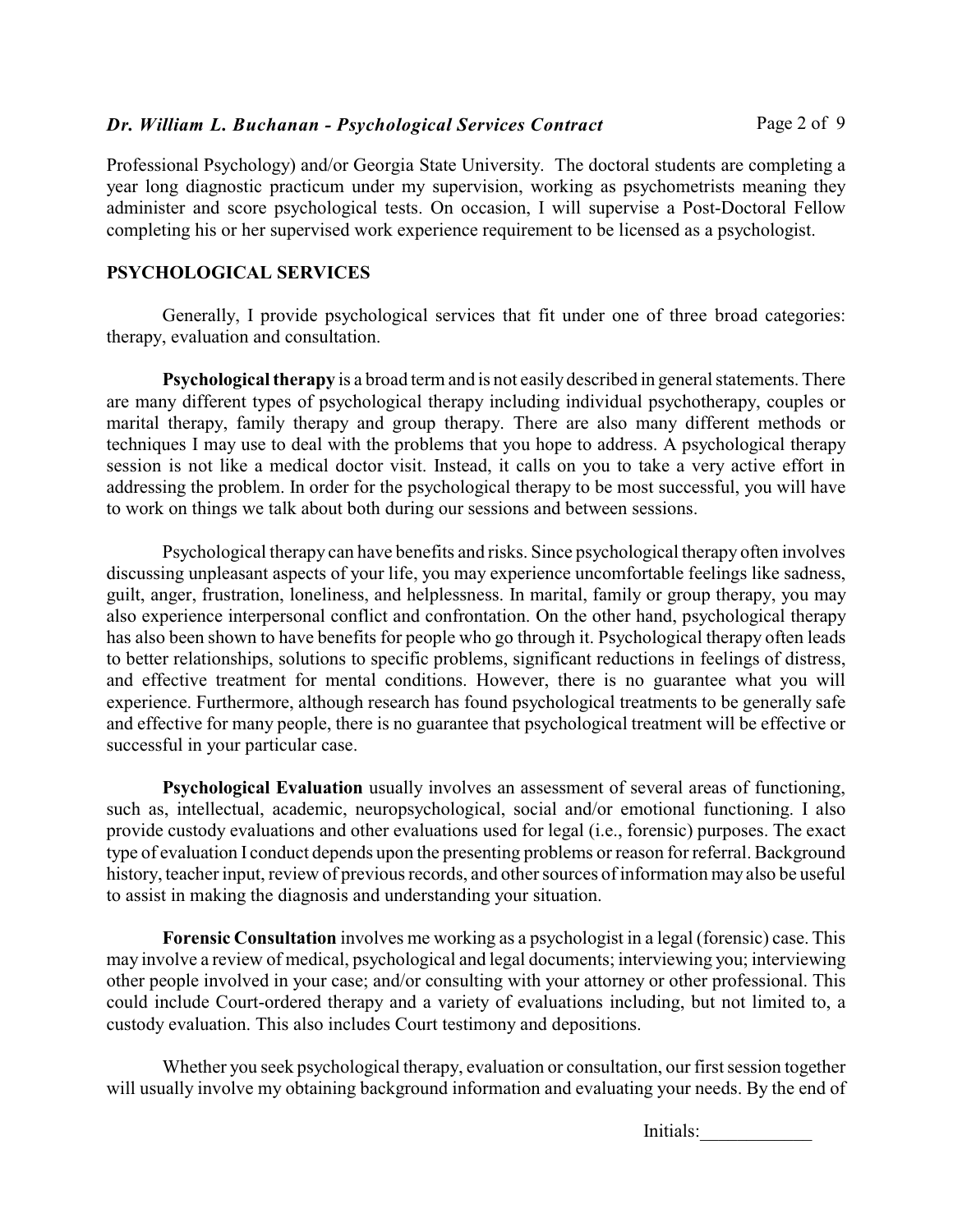the first session, I will usually be able to offer you my first impressions of what our work will include and the recommendations I believe would be helpful to you. You will then need to decide if you want to continue with psychological services with me. You should evaluate this information along with whether you feel comfortable working with me. Psychological services involve a large commitment of time, money, and energy, so you should be very careful about the psychologist you select. If you have questions about my methods and procedures, we should discuss them whenever they arise. If your doubts persist, I will be happy to help you set up a meeting with another mental health professional for a second opinion.

### **MEETINGS**

Appointments for psychological therapy and psychological consultations are usually scheduled for hour-long sessions. However, this "hour" is structured so that you have a 50 minute session of "face-to-face" contact with me, and I have 10 minutes to review your chart before the session and make additional notes after the session. The frequency of the sessions vary depending on your needs and goals. However, psychological therapy most often is once a week at the start of treatment and gradually moves to being less and less frequent as progress is made. Of course, this will be discussed and agreed upon by both of us.

Appointments for psychological evaluations are scheduled for longer blocks of time. Most frequently, psychological evaluations take several hours to a full day to complete. Neuropsychological evaluations often require two or more days of testing. Custody and forensic evaluations most often take multiple sessions to complete.

Appointments are most often scheduled by my office manager. Once an appointment is scheduled, you are responsible to pay for it *unless you provide 24 hours advance notice of cancellation*. It is important to note that if you plan to file for reimbursement, insurance companies do not provide reimbursement for cancelled sessions. If it is possible, we will try to find another time to reschedule your appointment during the same day or week.

### **PROFESSIONAL FEES**

Charges for psychological therapy, evaluations, and consultations are based on an hourly fee. Payment is expected at the end of each session. My fee varies depending on the service that is provided. My current charges are \$375.00 for the initial consultation session, \$300.00 per hour for psychological therapy, and \$375.00 per hour for in-office forensic consultative services.

Fees for psychological evaluations are generally charged based on the amount of time Dr. Buchanan believes will be necessary to complete the evaluation. Thus, there are often set fees for standard evaluations. Other fees may apply if additional time is needed; however, any additional fees will be discussed with you before the additional fees are applied.

Writing an affidavit and reviewing records for forensic purposes is billed a rate of \$375 per hour. Other non-forensic services including writing an letter, preparation of records or treatment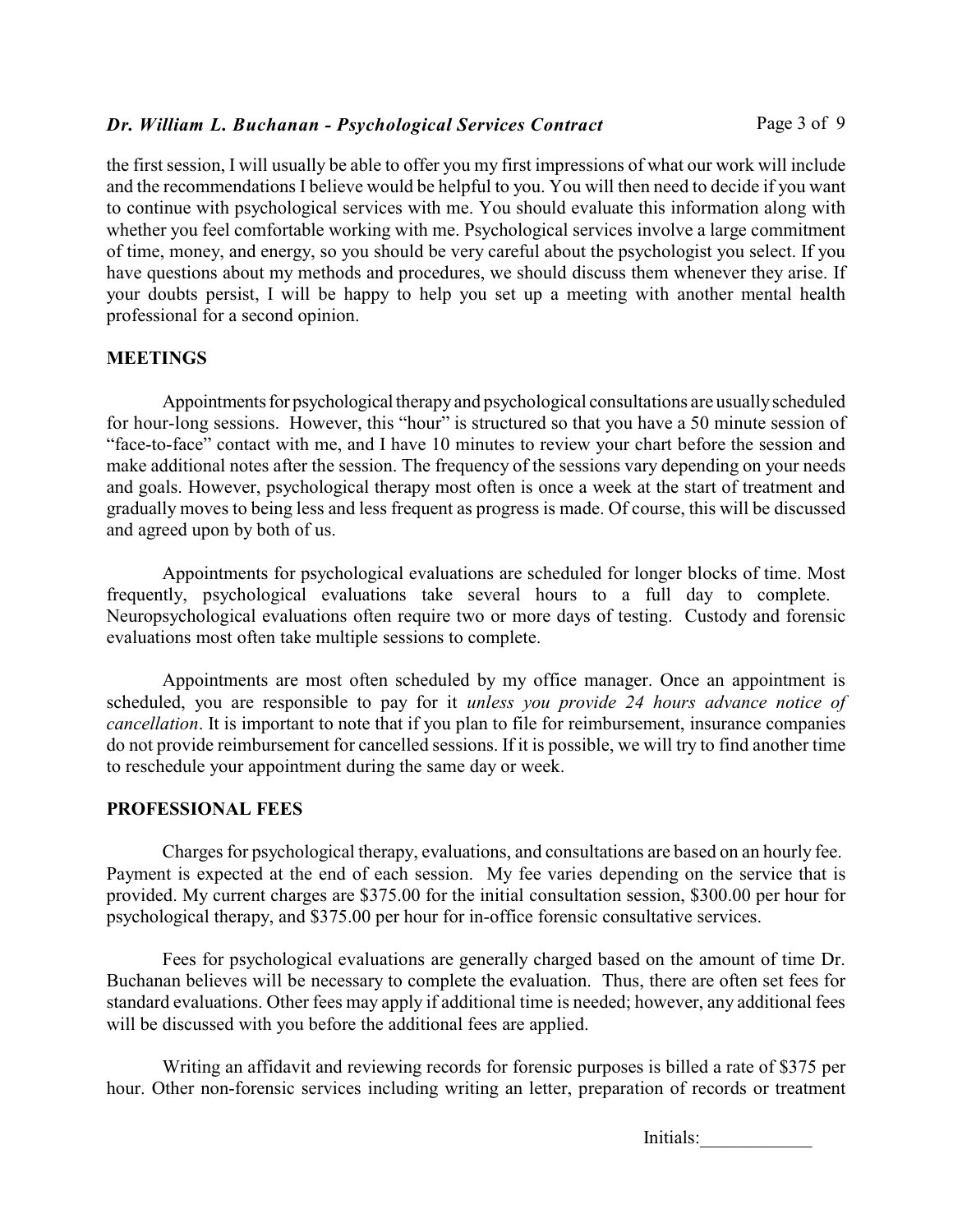summaries, telephone conversations lasting longer than 10 minutes, consulting with other professionals with your permission, and time spent performing any other service you may request of me will incur charges of \$300.00 per hour, prorated for the amount of time I spend providing the service.

If you become involved in legal proceedings that require my participation, you are responsible to pay for all of my professional time, including preparation and transportation costs. The fee for depositions and other Court related activities is \$1800.00 per half day (four hour minimum charge).

For consultation and forensic services after the initial session, a retainer will need to be paid before services are provided. The amount of the retainer will be based on our review of what needs to be done and an estimate how much of my time will be required.

### **BILLING AND PAYMENTS**

*Payment is due at the time of service*. Bounced checks will result in a \$35.00 service fee. If you owe for two or more unpaid sessions or missed appointments, we will not schedule another appointment for you until your bill is paid in full.

 If your account has not been paid for more than 60 days and arrangements for payment have not been agreed upon, I have the option of using legal means to secure the payment. This may involve hiring a collection agency or going through small claims court. If such legal action is necessary, *all court costs and collection agency costs will be added to the amount you owe*. In most collection situations, the only information I release is the responsible party's name, address and phone numbers; the type of services provided; and the amount due.

# **INSURANCE REIMBURSEMENT**

In order for us to set realistic treatment goals and priorities, it is important to evaluate what resources you have available to pay for your treatment. If you have a health insurance policy, it will usually provide some coverage for mental health treatment. I will help you fill out forms and provide you with whatever assistance I can in helping you receive the benefits to which you are entitled; however, you (not your insurance company) are responsible for full payment of my fees. If you desire to have your insurance reimburse you for my services, it is important that you find out exactly what mental health services your insurance policy covers. Many insurance policies require *you to get preauthorization from them prior to initiating mental health services*. This is usually done by calling a toll-free telephone number listed on your insurance card.

You should carefully read the section in your insurance coverage booklet that describes mental health services. If you have questions about the coverage, call your plan administrator. Of course my office will provide you with whatever information we can. If it is necessary to clear confusion, either I or my staff will call your insurance company on your behalf.

You should also be aware that most insurance companies require me to provide them with a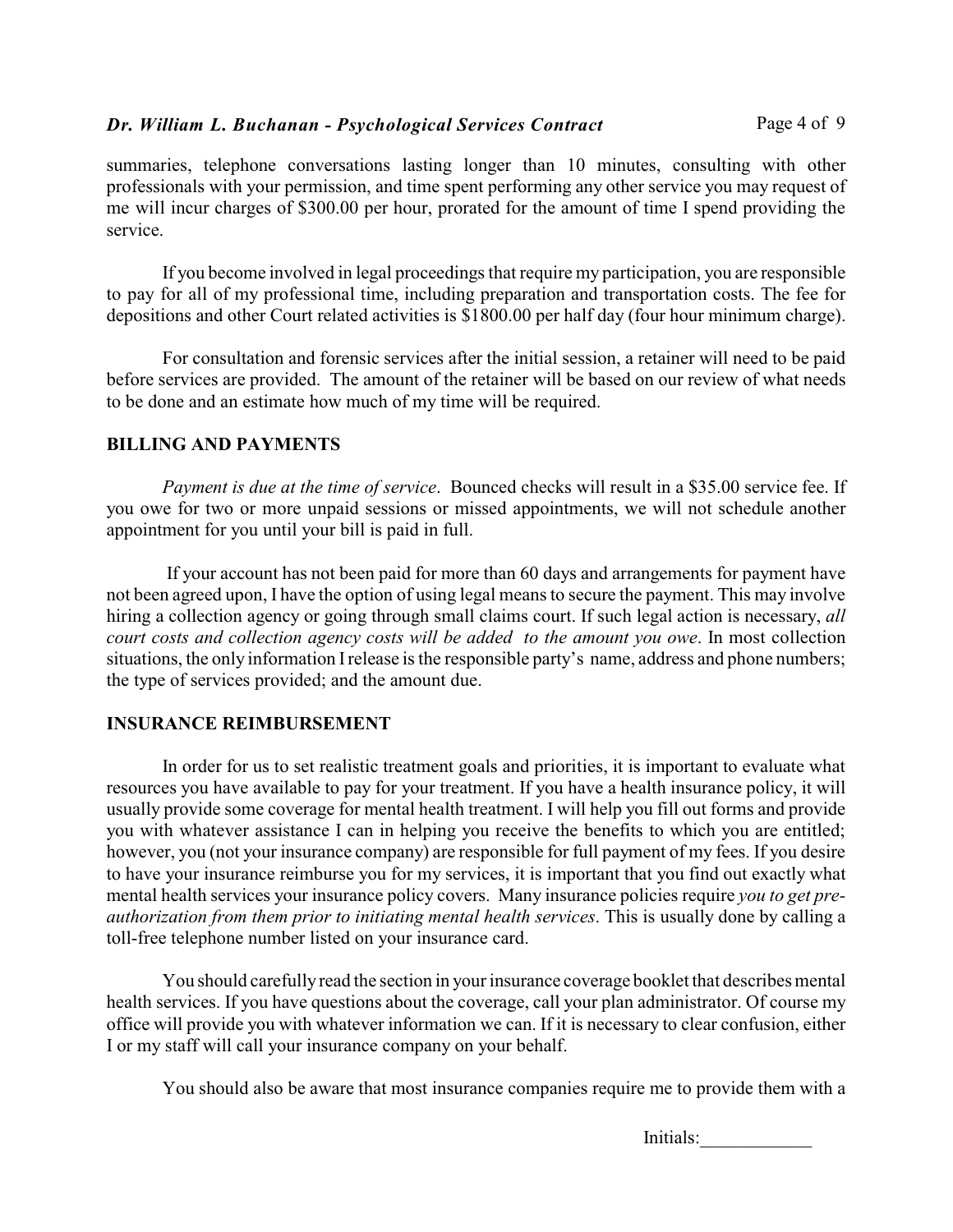clinical diagnosis. Sometimes I have to provide additional clinical information such as treatment plans or summaries, or in rare cases a copy of the entire Clinical Record. This information will become part of the insurance company files and will probably be stored in a computer. Though all insurance companies claim to keep such information confidential, I have no control over what they do with it once it is in their hands. In some cases, they may share the information with a national medical information databank. I will provide you with a copy of any report I submit to your insurance carrier, if you request it.

Except for Georgia Medicaid, I do not bill directly to insurance companies. For all other services, at the time of payment you will be provided with a receipt of payment. You may file this receipt with your insurance carrier if reimbursement is being sought. Please be aware that I am an out-of-network provider for most insurance companies. I cannot guarantee reimbursement through any insurance carrier.

## **CONTACTING ME**

I am seldom personally available to immediately talk on the telephone. While I am usually in my office between 8:30 AM and 5:30 PM on Mondays, Wednesdays and Fridays, my office manager works full time and is available on most business days from 8:00 AM to 5:00 PM. My telephone is answered by voice mail after business hours and when my office manager is unavailable. I will make every effort to return your call by the next business day, or sooner if it is an urgent matter that can not wait until the next business day.

If you are difficult to reach, please provide me with specific times when you will be available. Please leave me all phone numbers (cell, home, work, etc.) that you feel comfortable allowing me to use to call you.

If you have a mental health emergency that can not wait until the next business day, you can page me at (770) 217-5909. If you feel that you can't wait for me to return your call, contact Peachford Hospital at (770) 454-2302 or go to the nearest hospital emergency room and ask for the mental health professional on call. When I go on vacation or when I will be unavailable for an extended period of time, I will provide you with the name of a colleague to contact, if necessary.

# **PATIENT RIGHTS**

HIPAA provides you with several rights with regard to your Clinical Record and disclosures of Protected Health Information (PHI). These rights include requesting that I amend your record; requesting restrictions on what information from your Clinical Record is disclosed to others; requesting an accounting of most disclosures of Protected Health Information that you have neither consented to nor authorized; determining the location to which Protected Health Information disclosures are sent; having any complaints you make about my policies and procedures recorded in your records; and having the right to a paper copy of this Agreement, the attached Notice form, and my other policies, procedures and Informed Consent documents. I am happy to discuss any of these rights with you.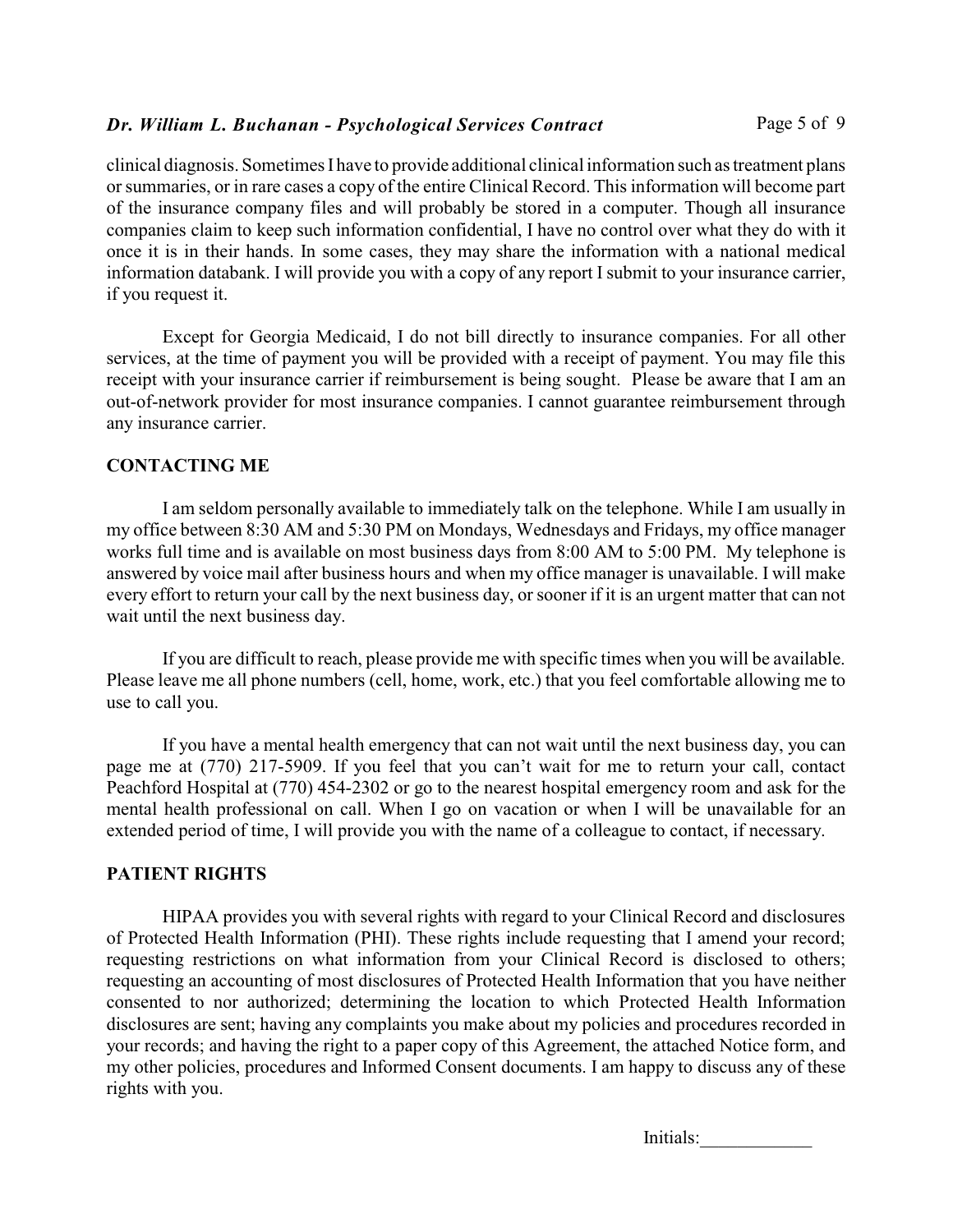## **CONFIDENTIALITY and PRIVILEGED COMMUNICATION**

All communications between a psychologist and a client are legally privileged communication and can not be released without written permission by the client. State of Georgia law in O.C.G.A. 43-39-16, the section of the Psychology Licensing Practice Act entitled "Privileged Communications," reads as follows:

## **The confidential relations and communications between a licensed psychologist and client are placed upon the same basis as those provided by law between attorney and client; and nothing in this chapter shall be construed to require any such communication to be disclosed.**

The law also addresses this issue in another section of the State of Georgia law, O.C.G.A. 24- 9-21. Federal law through HIPAA and the Federal Rules of Evidence, Section 501, also ensure that what is said between a psychologist and a patient is protected by law to be confidential and considered privileged communication. Thus, in most situations I can only release information about your treatment to others if you sign a written Authorization form that meets certain legal requirements.

There are other situations that require only that you provide written, advance consent. Your signature on this Agreement provides consent for those activities, as follows:

I may occasionally find it helpful to consult other psychologists and mental health professionals about a case. During a consultation, I make every effort to avoid revealing the identity of my patient. The other professionals are also legally bound to keep the information confidential. If you don't object, I will not tell you about these consultations unless I feel that it is important to our work together. I will note all consultations in your Clinical Record.

You should be aware that I employ administrative staff and use psychometrists to perform the psychological evaluations. I often need to share some protected information with these individuals for both clinical and administrative purposes, such as scheduling, billing, quality assurance, completion of the evaluation, etc. All staff members have been given training about protecting your privacy and are required by state and federal law to not release any information outside of this practice.

Disclosures required by health insurers or to collect overdue fees are discussed elsewhere in this Agreement.

There are some situations where I am permitted or required to disclose information without your consent or authorization:

If you are involved in a court proceeding and a *subpoena* is received regarding our work together, *your information is protected by the laws noted above.* I cannot provide any information without your written authorization to release information. However, if I receive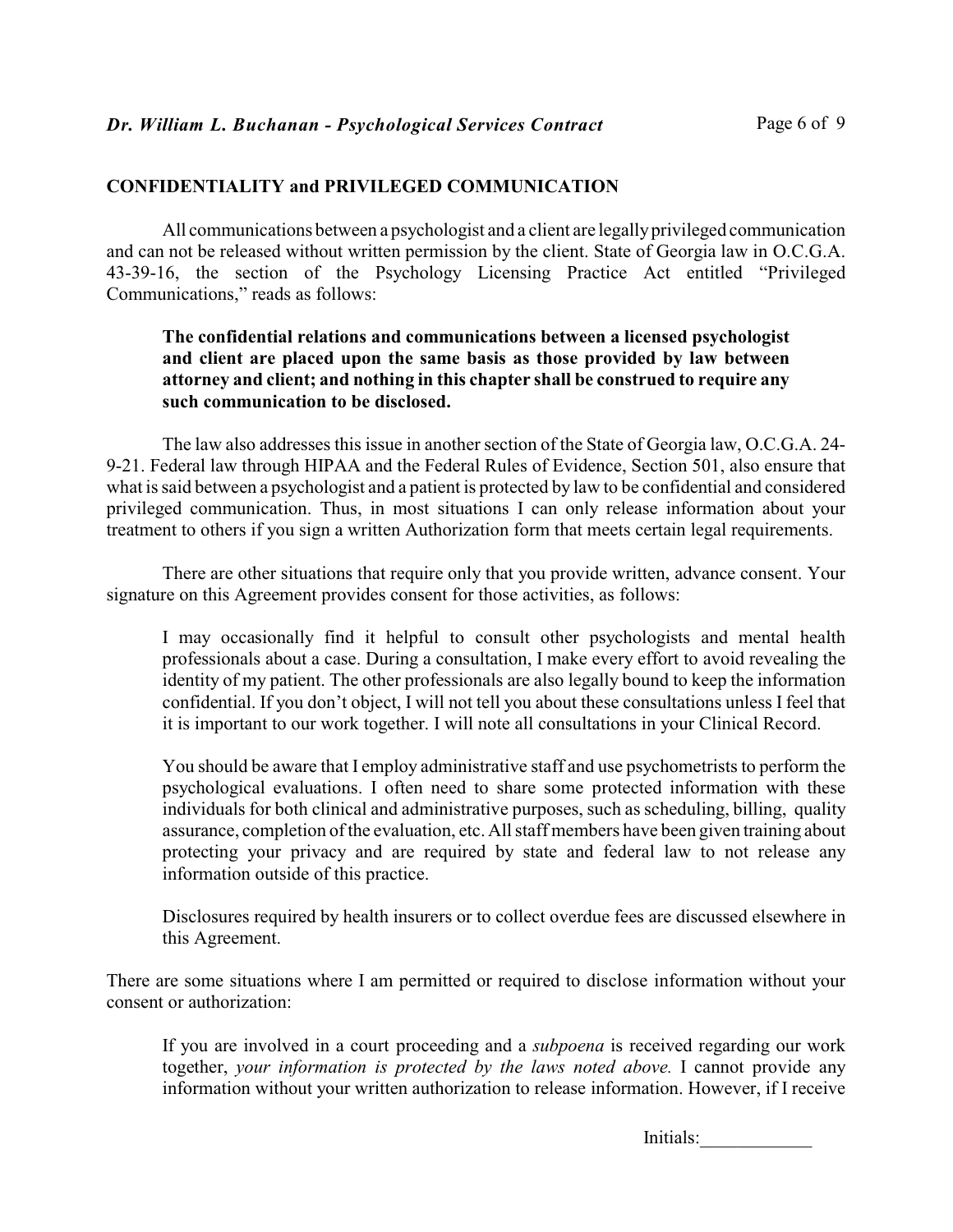## *Dr. William L. Buchanan - Psychological Services Contract* Page 7 of 9

a *Court Order signed by a Judge*, I may be required to release your patient information. If you are involved in or are contemplating litigation, you should consult with your attorney to determine whether a Court would likely Order me to disclose your patient information.

If a government agency is requesting the information for health oversight activities, I may be required to provide it for them.

If you file a complaint or lawsuit against me, I may disclose relevant information regarding you in order to defend myself.

If you file a worker's compensation claim, and I am providing treatment related to the claim, I must, upon appropriate request, furnish copies of all medical reports and bills.

There are, however, a few exceptions in which the mental health professional's social responsibility is given precedence over your right to confidentiality. These are situations in which I am legally obligated to take actions if I believe it is necessary to try to protect you or others from harm. These situations are very unusual in my practice:

If a patient threatens to harm himself/herself, I may be obligated to seek hospitalization for him/her or to contact family members or others who can help provide protection.

If I determine that a patient presents a danger of violence to another person, I may be required to take protective actions. These actions may include hospitalization of the patient, notifying the potential victim, and/or contacting the police.

If I have reasonable cause to believe that a child has been abused or neglected, the State of Georgia law (O.C.G.A. 19-7-5) requires that I file a report with the appropriate governmental agency, usually the Department of Families and Children's Services (DFCS).

If I have reasonable cause to believe that a disabled or elder person residing in a long-term care facility has been abused or exploited, the State of Georgia law (O.C.G.A. 31-8-82) requires that I file a report with the the Department of Human Resources.

Of course breaching confidentiality would be the last resort, occurring only after all reasonable efforts to resolve the situation had failed, and would be limited to the necessary information required to ensure safety. If such a situation described above arises, I will make great effort to fully discuss it with you before taking any action.

While this written summary of exceptions to confidentiality should prove helpful in informing you about potential problems, it is important that we discuss any questions or concerns that you may have now or in the future. The laws governing confidentiality can be quite complex, and I am not an attorney. In situations where specific advice is required, formal legal advice may be needed.

| Initials: |  |  |  |
|-----------|--|--|--|
|           |  |  |  |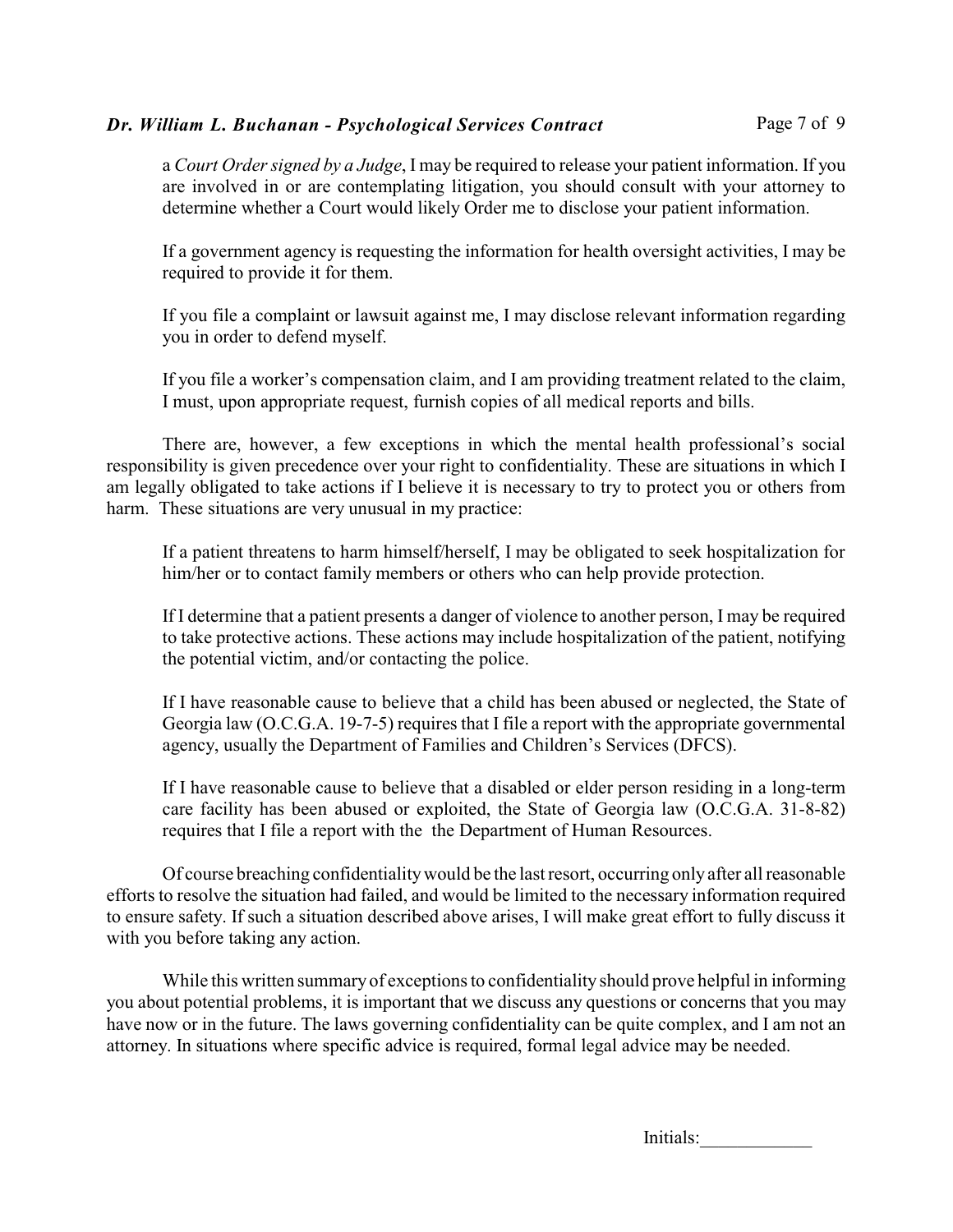#### **PROFESSIONAL RECORDS**

The laws and standards of my profession require that I keep Protected Health Information (PHI) about you in your Clinical Record. You have a right to examine and/or receive a copy of your Clinical Record, if you request it in writing. Your Clinical Record may include information about your reasons for seeking psychological therapy, a description of the ways in which your problem impacts your life, your diagnosis, the goals that we set for treatment, your progress towards those goals, your medical and social history, your treatment history, any past treatment records that I receive from other providers, reports of any professional consultations, your billing records, and any reports that have been sent to anyone, including reports to your insurance carrier.

However, because these are professional psychological records, they can be misinterpreted and potentially upsetting to an untrained reader. For this reason, I may recommend that you initially review them in my presence, or have them forwarded to another mental health professional so you can discuss the contents.

A special note needs to be made about you having access to copyrighted psychological test material that may be in your Clinical Record. Psychologists are required by Federal Copyright Laws, the Federal Trade Secrets Act, and the Ethical Code of the American Psychological Association to maintain the integrity and security of test materials. Test materials, protocols, and other copyrighted materials are considered legally protected "trade secrets." Psychologists, when purchasing psychological test materials, sign a legal contract to not disclose the trade secrets of the test publisher. Thus, I can not provide you or anyone else a copy of any copyrighted psychological test material or protocols that may be in your file. I will, however, provide you with the written summary of the psychological evaluation which will include test scores.

### **ELECTRONIC RECORDINGS**

At times I may want to make electronic recordings of our interactions. Electronic recordings can be very useful in therapy, especially marital therapy. It can also be useful for forensic evaluations. However, I will never make an audio or video electronic recording of our interactions without first informing you of the nature and purpose of the recordings and obtaining your signature on a separate, written authorization document for the electronic recordings. I generally do not have an objection with patients making an audio recording of the session *provided it is known by all parties ahead of time and there are informed consent documents signed by all parties prior to the initiation of any and all recording*. You do not have my permission to electronically record any conversations we have, in person or on the phone, without my prior informed consent and written authorization.

#### **MINORS & PARENTS**

Patients under 18 years of age who are not emancipated and their parents should be aware that the law allows parents to examine their child's Clinical Record. Because privacy in psychological therapy is often crucial to successful progress, particularly with teenagers, I may request that parents consent to give up their right to access their child's psychological records. If you agree, I will provide